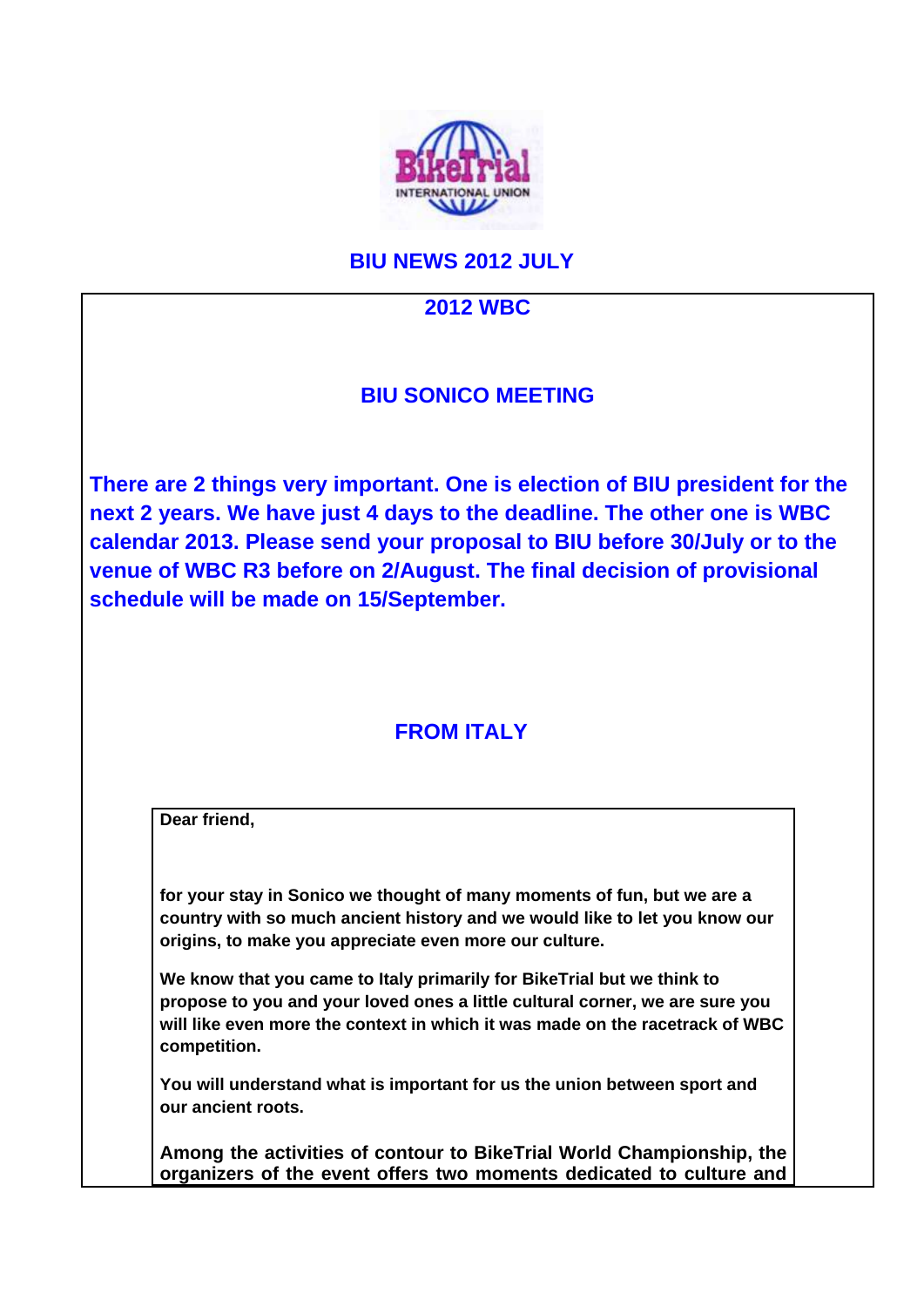**knowledge of the territory of the Municipality of Sonico and CamonicaValley.** 

**The first one, in collaboration with the local ProLoco Touristic Office, will cover a visit to some of the historical and artistic beauty of the country such as Sonico, the Parish Church of Saint Lawrence, the MiddleAged iron furnace and the Park of Engravings rock in the "Coren dele Fate".** 

**The visit will be conducted with the help of some touristic guides (language english, french, german, spanish and... italian :-) ) and will be completely pay free.** 

**The day's visit will be on Thursday, August 2, starting at the Hall ProLoco route, close to the sections nr.11-12 World Championship BikeTrial Competition, at 9.30AM** 

#### **Visit time: 1h 30 '**

**The Parish Church of St. Lawrence in Sonico appears to be already in existence in 1419, information obtained by the acts of a notarial document of those years, and in 1459 moved here also the first baptismal font located at the old church of S. Andrew. It was later rebuilt in 1500 on the spot where the first was an old hospice, which for centuries had been the site of refuge and protection for pilgrims and travelers. A witness to the domination of the Federici Family in the country, in the parish church you can admire a marble tomb refined blue (called "Bardiglio") with the coat of arms and the painting of the Virgin Mary of the Rosary by Virginio Domenighini from Borno, dated 1617 and commissioned by the family that the portrait depicts Federici's family of clients.** 

**Among the most valuable paintings can be admired a painting of Cain and Abel, which was attributed to Jacopo Negretti called Palma il Giovane (1544-1628).** 

**The frontal altar was one of many jewelry artists who have left the wood of the seventeenth century. Unfortunately, he was recently robbed of the twelve apostles and the angels scattered and suspended almost everywhere. Luckily it was in the center of the Martyrdom of St. Lorenzo, which requires prompt restoration, but that still shows its beauty. The Picini, who has carved, has created a strong contrast between the expression of classical serenity of the holy and the burden of hatred of the ugly mugs around. The Martyrdom is now protected by glass, but you can carefully observe and enjoy them fully. The church of St. Lawrence was enlarged in 1600 and contains several other paintings of the 1500 and 1600 and a valuable painting of the Saints Charles and Rocco painted by Jerome Troiano in 1640. There are also, thanks and memories of survivors of the plague, on an altar of the former vote against the**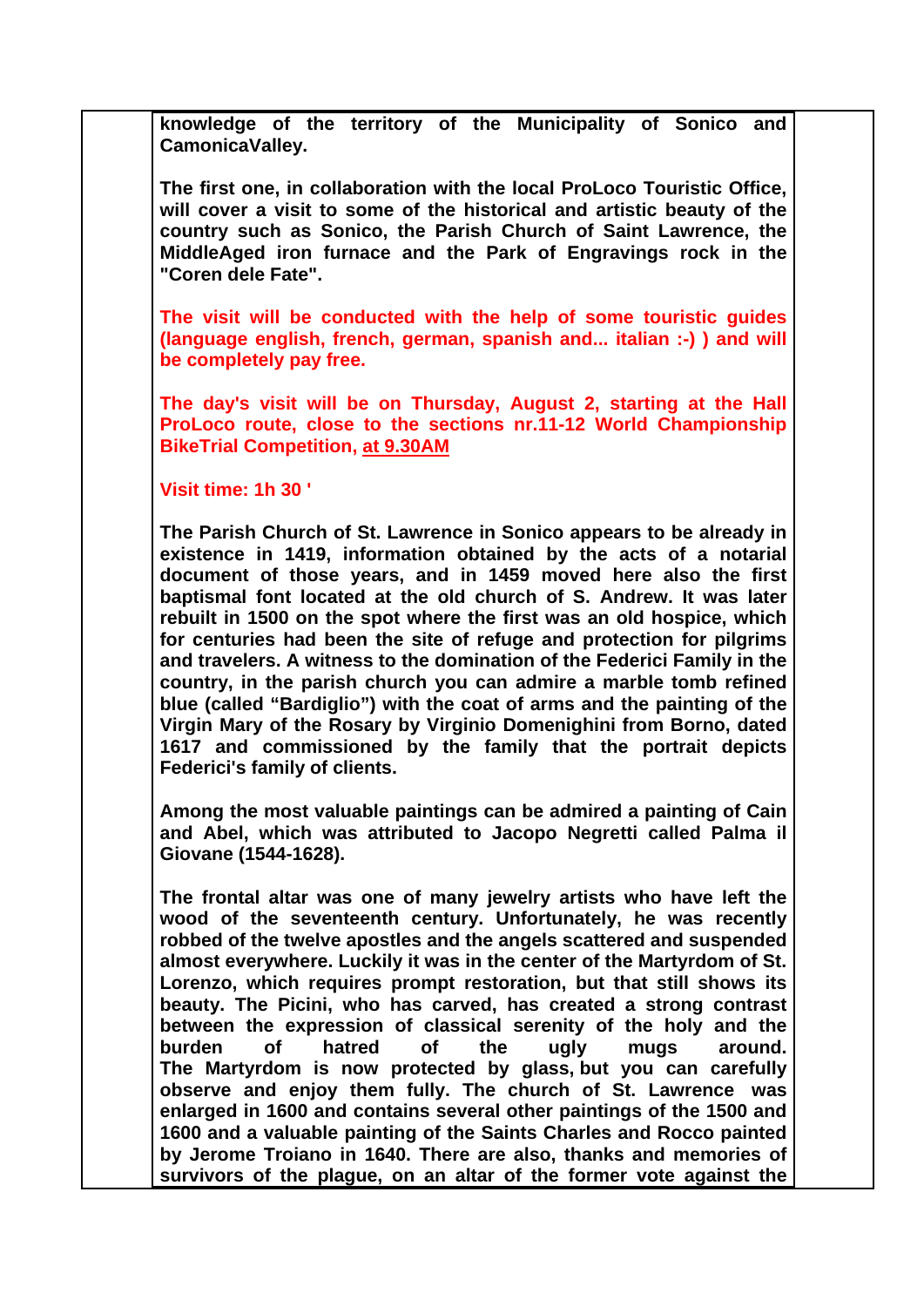**deadly scourge.** 

**The tour continues through the old iron furnace. One leg of the journey that takes place in an ancient structure of great importance for the country, home to an established tradition of the Sonico's people. This activity for Sonico is an important part of his story to the presence of mining areas and the first processing of iron mineral. In the municipal area are still present evidence of such activities, sometimes wrapped in the woods sometimes forgotten in areas of difficult access. Mining activities that took place between 1400 and 1700 had as a fulcrum that the furnace is at the entrance of the chestnut of Vilincampo. The furnace were taken at the sites of the minerals extracted from Albarina, Ganda Negra, etc.. and the cooking process the mineral was fed from the coal produced in the woods complain that encircled the town. A dense network of dirt roads ran along the sides to allow the transport of products. The iron production in Sonico ended during the XIX century.** 

**The trail then proceeds to the engraved rocks that make up the UNESCO archaeological park. Inside the large complex of parks and museums in Camonica Valley rock art, the "Coren dele Fate" in Sonico is a major point of interest and a necessary step in a cultural depth.** 

**The name "Coren dele Fate" comes from the dialect spoken in the Camonica Valley and means "fairy stone", a name which originally meant a single large area of rich rock engravings, but now stands for the park as a whole. Sonico was a small town, inhabited by the ancient peoples since the Neolithic Age. The engravings are found may in fact be traced back to different eras including the Late Neolithic, the Copper Age and Iron Age.** 

**The rocks of "Coren" have the particularity to be a limited number of figures in contrast to the rocks found in large parks in CapodiPonte town. The rocks of Sonico are covered by a series of circular shapes, spirals and wheels, but also by an impressive number of figures in the shape of a shovel.** 

**more information on Sonico Touristic Office:** 

**http://www.proloco.sonico.bs.it/**

**email: info@proloco.sonico.bs.it**

**Thank you for your attention!!** 

**See you soon!**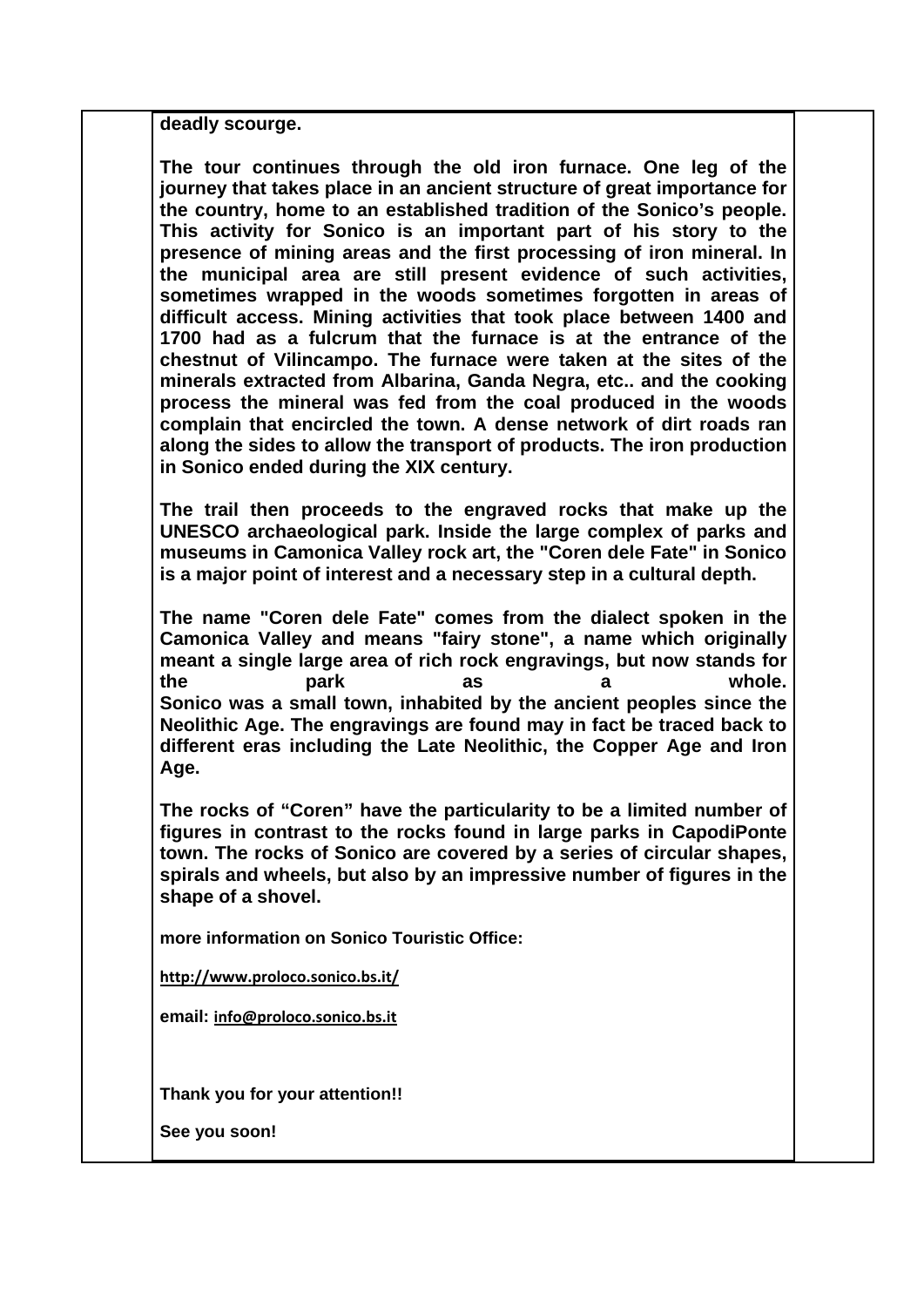| <b>Fabio Branchi</b>                                                                                                                                                                                                                                                                                                                                                                                         |
|--------------------------------------------------------------------------------------------------------------------------------------------------------------------------------------------------------------------------------------------------------------------------------------------------------------------------------------------------------------------------------------------------------------|
| <b>WBC 2012 ITALY OFFICE</b>                                                                                                                                                                                                                                                                                                                                                                                 |
| <b>Logistics Resp.</b>                                                                                                                                                                                                                                                                                                                                                                                       |
| cell. +39 329 1879996                                                                                                                                                                                                                                                                                                                                                                                        |
| www.biketrialitalia.it                                                                                                                                                                                                                                                                                                                                                                                       |
| Dear Fabio,                                                                                                                                                                                                                                                                                                                                                                                                  |
| Thank you for sending it. It is our most important mission besides of our<br>lovely sport - to bring people to areas where they probably would not come<br>without having BikeTrial. It is very good for all to have a look how you are<br>living in your regions and what your history is. And it is now Säix, Igualada<br>and Sonico where organizers are ready to welcome our international<br>community. |
| I would like to thank to organizers to prepare for riders, their families and<br>minders some touristic materials and program about your region.                                                                                                                                                                                                                                                             |
| A lot of foreign people come to your cities and they spend holidays and<br>money and in this way we are economically supporting local life.in this<br>sense I hope you can get a good support from local and regional actors.                                                                                                                                                                                |
| Thank you for your work,                                                                                                                                                                                                                                                                                                                                                                                     |
| <b>Libor Musil</b>                                                                                                                                                                                                                                                                                                                                                                                           |
|                                                                                                                                                                                                                                                                                                                                                                                                              |
| <b>GB</b>                                                                                                                                                                                                                                                                                                                                                                                                    |
| Hi Anthony,                                                                                                                                                                                                                                                                                                                                                                                                  |
| I am going to be unable to compete at this years world championships. After<br>weeks and weeks of rest, ultrasound and physio sessions I am unable to do<br>any more than about 20 minutes very basic riding on my bike. Totally gutted<br>I can not contend this year! Where do we go from here?                                                                                                            |
| Best regards,<br><b>Ben Savage.</b>                                                                                                                                                                                                                                                                                                                                                                          |

**Dear hiro**